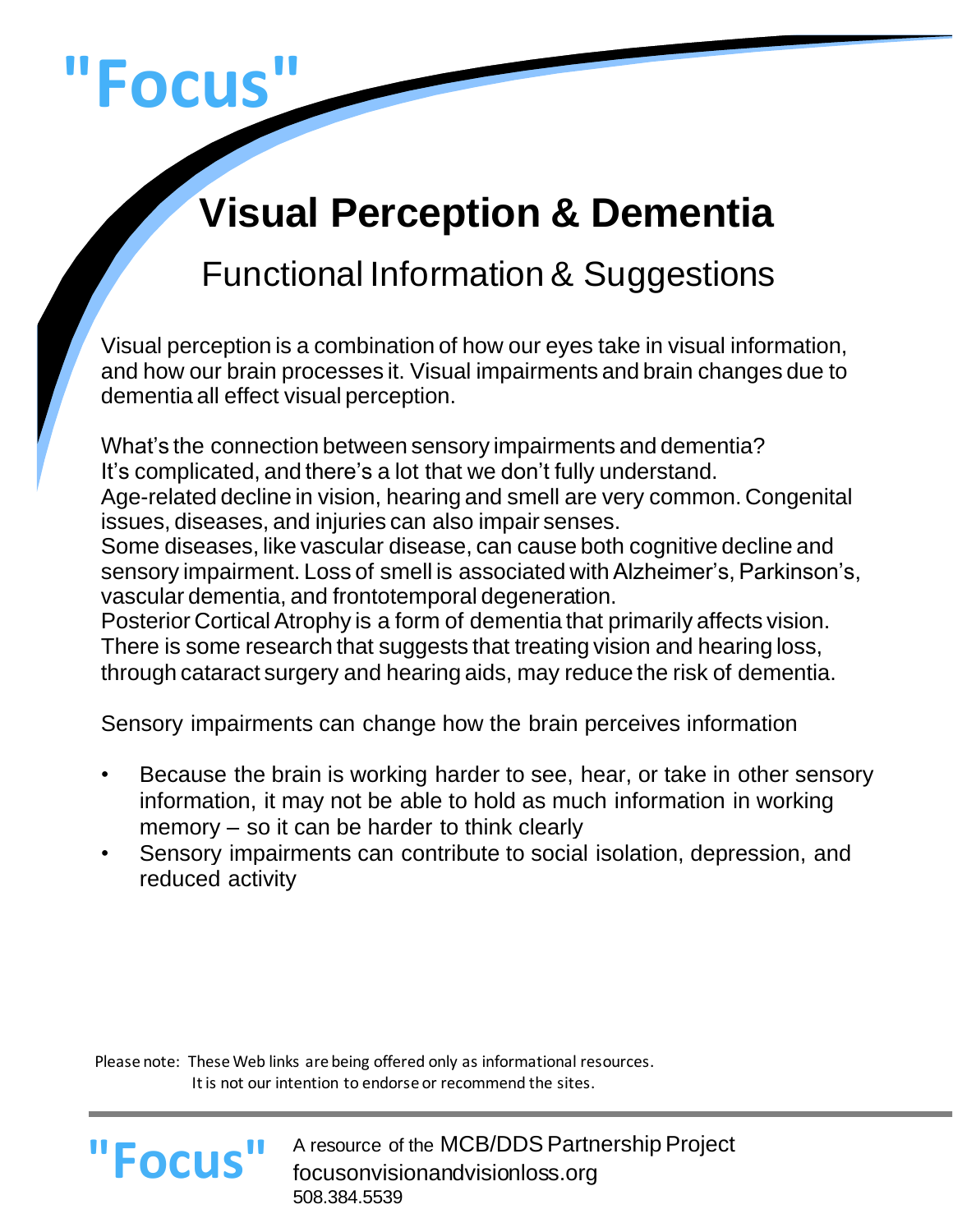Dementia can change how the brain perceives sensory information. You may not know if dementia or visual problems are the cause, or both.

- Slower ability to adjust to changes in light
- Reduced depth perception, so that a pattern may look like a 3-d object, e.g. trying to pick up a flower pattern in a rug
- Seeing dark areas on the floor as a hole or lower area, so that the person hesitates while walking
- Not seeing colors or contrast between objects as well, so that it's hard to grab something or move to the correct position
- Not recognizing yourself in a mirror, but thinking it is another person, perhaps an intruder
- Thinking that a person on TV is in the room
- Misidentifying a relative as a different person
- Hallucinations, such as small animals, bugs, scenery or people
- Stress and frustration caused by these changes

#### What you can do

- Make sure: plenty of lighting, reduce glare. Have contrast so that you can see plate, toilet, etc.
- Reduce clutter.
- Do not change the furniture around if the person is used to it the way it is and may rely on their familiarity to navigate it.
- If there is an area that you don't want a person to go, e.g. a door, you can use patterns or other signals to conceal it – e.g. a large picture to hang on door.
- Approach the person from the front
- Reassure the person if they are upset by something they perceive.
- Use tools such as name tags if it is hard for the person to remember names or who people are.
- Tactfully give the person cues, such as reminding them how to use their utensils, or letting them know who has entered or left the room.
- If the person believes something that is not true, do not correct or criticize: "focus on the feelings, not the facts"
- Slow down allow extra time

 Please note: These Web links are being offered only as informational resources. It is not our intention to endorse or recommend the sites.



L